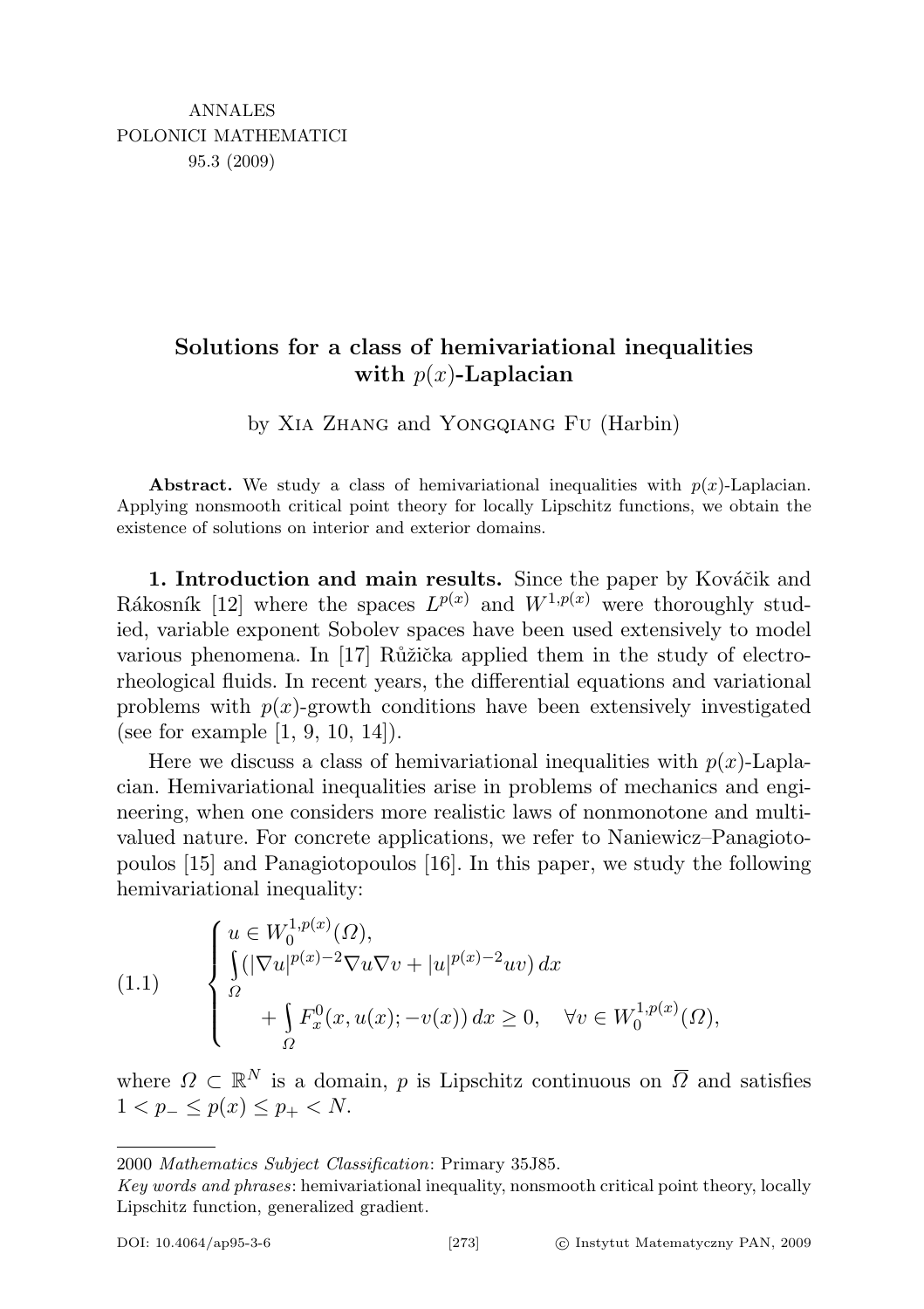Now we recall some basic properties of variable exponent spaces  $L^{p(x)}(\Omega)$ and variable exponent Sobolev spaces  $W^{1,p(x)}(\Omega)$ , where  $\Omega \subset \mathbb{R}^N$  is a domain. For a deeper treatment of these spaces, we refer to [5, 6, 12].

Let  $\mathbf{P}(\Omega)$  be the set of all Lebesgue measurable functions  $p : \Omega \to [1,\infty)$ and for  $p \in \mathbf{P}(\Omega)$  set

(1.2) 
$$
|u|_{p(x)} = \inf \left\{ \lambda > 0 : \int_{\Omega} |u/\lambda|^{p(x)} dx \le 1 \right\}.
$$

The variable exponent space  $L^{p(x)}(\Omega)$  is the class of all functions u such that  $\int_{\Omega} |u(x)|^{p(x)} dx < \infty$ ; it is a Banach space equipped with the norm (1.2).

The variable exponent Sobolev space  $W^{1,p(x)}(\Omega)$  is the class of all functions  $u \in L^{p(x)}(\Omega)$  such that  $|\nabla u| \in L^{p(x)}(\Omega)$ ; it can be equipped with the norm

(1.3) 
$$
||u||_{1,p(x)} = |u|_{p(x)} + |\nabla u|_{p(x)}.
$$

We denote by  $W_0^{1,p(x)}$  $\mathcal{O}_0^{(1,p(x)}(\Omega)$  the subspace of  $W^{1,p(x)}(\Omega)$  which is the closure of  $C_0^{\infty}(\Omega)$  with respect to the norm (1.3); if  $\Omega \subset \mathbb{R}^N$  is a bounded domain, then  $||u||_{1,p(x)}$  and  $|\nabla u|_{p(x)}$  are equivalent norms on  $W_0^{1,p(x)}$  $\binom{1,p(x)}{0}$ 

For all  $p \in \mathbf{P}(\Omega)$ , we write

$$
p_{+} = \sup_{x \in \Omega} p(x), \quad p_{-} = \inf_{x \in \Omega} p(x),
$$

and denote by  $p_1 \ll p_2$  the fact that  $\inf_{x \in \Omega}(p_2(x) - p_1(x)) > 0$ .

Throughout this paper, we assume that  $F: \Omega \times \mathbb{R} \to \mathbb{R}$  is a Carathéodory function which is locally Lipschitz in the second variable and  $F(x, 0) = 0$ for all  $x \in \Omega$ .  $F_x^0(x, s; z)$  is the generalized directional derivative of  $F(x, \cdot)$ at  $s \in \mathbb{R}$  in direction  $z \in \mathbb{R}$ .

In addition, we need various conditions on  $F$  corresponding to the cases when  $\Omega$  is an interior or exterior domain. Firstly, consider the case when  $\Omega$ is an interior domain, i.e.  $\Omega$  is bounded.

(H1) There exists  $\alpha \in C(\overline{\Omega})$  with  $p(x) \ll \alpha(x) \ll p^*(x)$  such that  $|\xi| \le a_0 + a_1 |t|^{\alpha(x)-1}$ 

for all  $(x, t) \in \Omega \times \mathbb{R}$  and  $\xi \in \partial F(x, t)$ , where  $\partial F(x, t)$  is the generalized gradient of  $F(x, \cdot)$  at  $t \in \mathbb{R}$ , and  $a_0, a_1 > 0$ .

- (H2) There exists  $p(x) \ll \mu$  such that  $\mu F(x,t) \leq -F_x^0(x,t;-t)$  for all  $(x, t) \in \Omega \times \mathbb{R}$ . Moreover, there exist an open set  $\Omega_0 \subset \Omega$  and  $a_2, a_3 > 0$  such that  $F(x,t) \ge a_2|t|^{\mu} - a_3$  for any  $(x,t) \in \Omega_0 \times \mathbb{R}$ .
- (H3)  $\lim_{t\to 0} \max\{|\xi| : \xi \in \partial F(x,t)\} / |t|^{p(x)-1} = 0$  uniformly for almost every  $x \in \Omega$ .

(H4) There exists 
$$
\beta \in \mathbf{P}(\Omega)
$$
 with  $1 < \beta_- \le \beta(x) \ll p(x)$  such that  $|\xi| \le b_0 + b_1 |t|^{\beta(x)-1}$ 

for all  $(x, t) \in \Omega \times \mathbb{R}$  and  $\xi \in \partial F(x, t)$ , where  $b_0, b_1 > 0$ .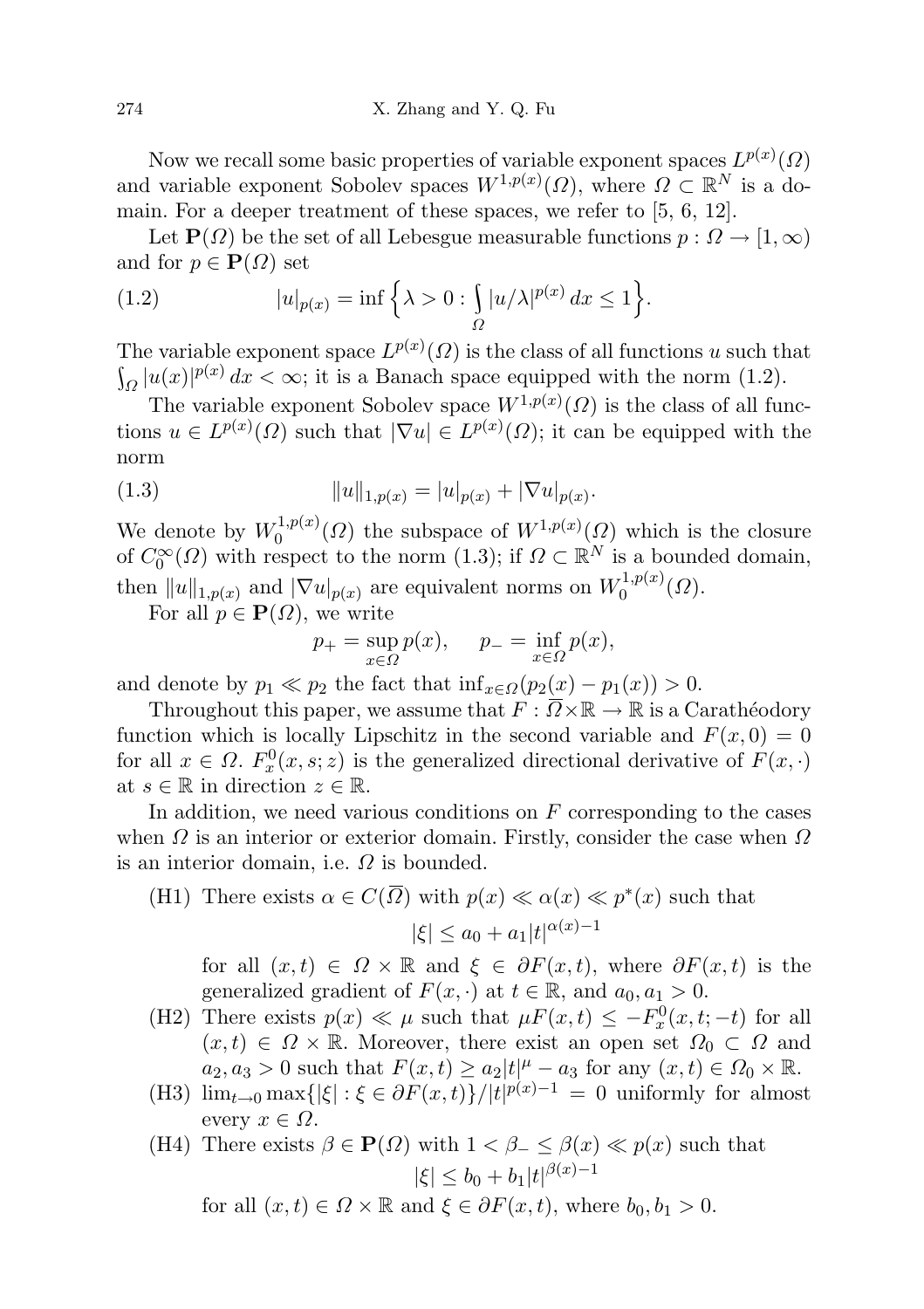(H5) Let  $\beta(x)$  be as in (H4). There exist  $b_2 > 0$ ,  $0 < \delta < 1$  and an open set  $\Omega_0 \subset \Omega$  such that  $F(x,t) \geq b_2|t|^{\beta(x)}$  for all  $(x,t) \in \Omega_0 \times (0,\delta)$ .

Under these conditions, we get the following results.

THEOREM 1.1. Let  $\Omega \subset \mathbb{R}^N$  be a bounded domain. Under hypotheses  $(H1)$ – $(H3)$ , problem  $(1.1)$  has at least one non-trivial solution.

THEOREM 1.2. Let  $\Omega \subset \mathbb{R}^N$  be a bounded domain. Under hypotheses (H4), (H5), problem (1.1) has at least one non-trivial solution.

We now consider the case when  $\Omega$  is an exterior domain, i.e. the complement of a bounded domain.

- (H6)  $|\xi| \leq g(x)|t|^{\alpha(x)-1}$  for all  $(x,t) \in \Omega \times \mathbb{R}$  and  $\xi \in \partial F(x,t)$ , where  $\alpha \in \mathbf{P}(\Omega)$  with  $p(x) \ll \alpha(x) \ll p^*(x)$ ,  $g(x) \geq 0$  and  $g \in L^{\infty}(\Omega)$  $L^{q_1(x)}(\Omega)$  with  $q_1(x) = p^*(x)/(p^*(x) - \alpha(x)).$
- (H7)  $|\xi| \leq h(x)|t|^{\beta(x)-1}$  for all  $(x,t) \in \Omega \times \mathbb{R}$  and  $\xi \in \partial F(x,t)$ , where  $\beta \in \mathbf{P}(\Omega)$  with  $1 < \beta_- \leq \beta(x) \ll p(x), h(x) \geq 0$  and  $h \in L^{\infty}(\Omega) \cap$  $L^{q_2(x)}(\Omega)$  with  $q_2(x) = p^*(x)/(p^*(x) - \beta(x)).$

With these assumptions we have the following results.

THEOREM 1.3. Assume hypotheses (H2), (H6) hold and  $\Omega \subset \mathbb{R}^N$  is an exterior domain. Then problem (1.1) has at least one non-trivial solution.

THEOREM 1.4. Assume hypotheses (H5), (H7) hold and  $\Omega \subset \mathbb{R}^N$  is an exterior domain. Then problem (1.1) has at least one non-trivial solution.

2. Critical point theory for locally Lipschitz functions. In this paper, our approach is mainly based on variational methods for nondifferentiable functionals, namely, locally Lipschitz functionals. For a deeper treatment of this theory, we refer to [2, 3, 4, 13]. Now we present some basic definitions and preliminary results.

Let  $(X, \|\cdot\|)$  be a Banach space,  $X^*$  its topological dual, and  $\varphi: X \to \mathbb{R}$ a locally Lipschitz function. The *generalized directional derivative* of  $\varphi$  at  $u \in X$  in direction  $v \in X$  is defined by

$$
\varphi^{0}(u; v) = \limsup_{\substack{w \to u \\ t \to 0+}} \frac{\varphi(w + tv) - \varphi(w)}{t}.
$$

The generalized gradient of  $\varphi$  at  $u \in X$  is the set

$$
\partial \varphi(u) = \{ w^* \in X^* : \langle w^*, v \rangle \le \varphi^0(u; v), \forall v \in X \},
$$

where  $\langle \cdot, \cdot \rangle$  is the duality pairing between  $X^*$  and X. A point  $u \in X$  is a critical point of  $\varphi$  if  $0 \in \partial \varphi(u)$ . If  $u \in X$  is a critical point, the value  $c = \varphi(u)$  is a critical value of  $\varphi$ .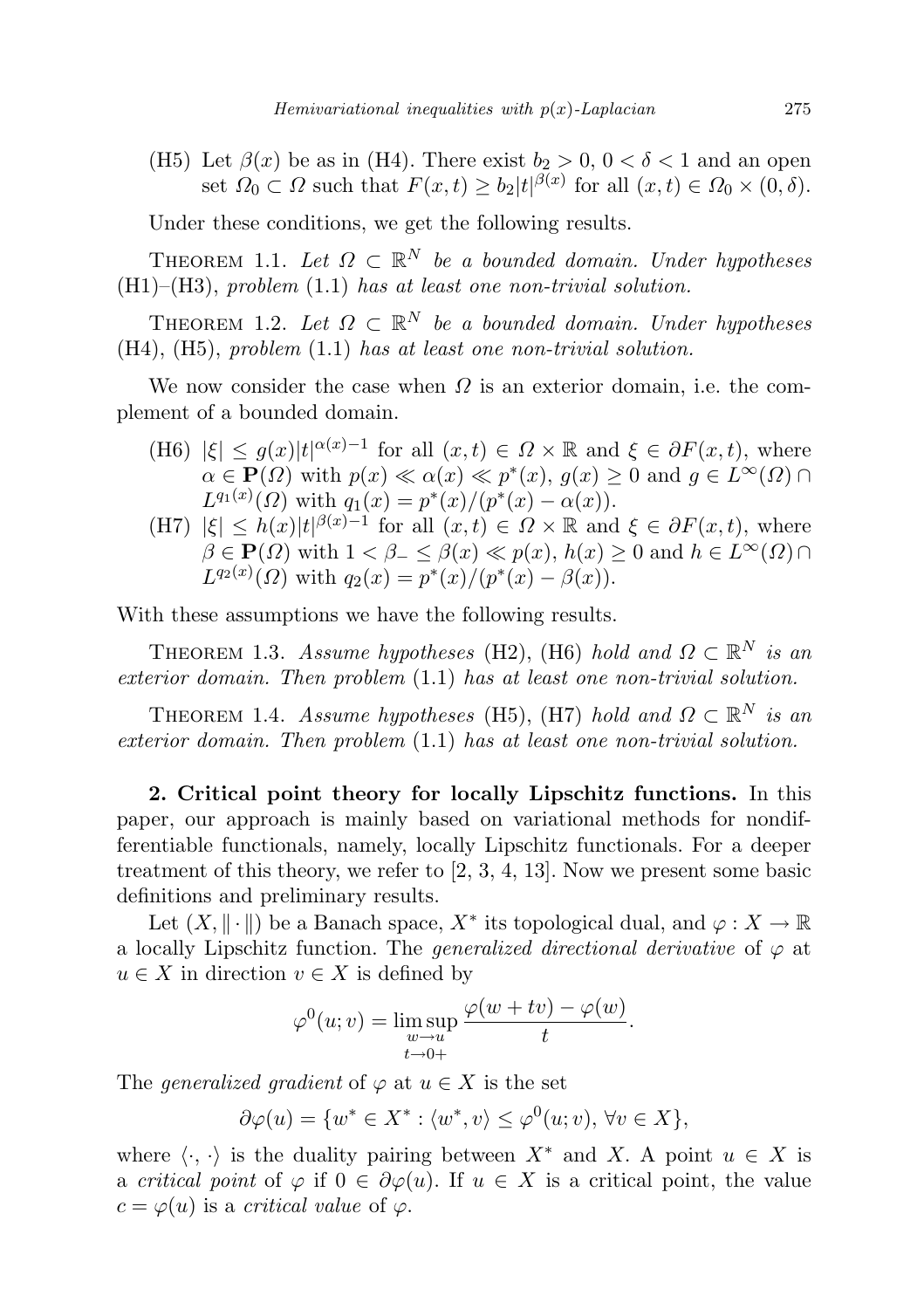In the classical (smooth) theory, a basic analytical tool is a compactnesstype condition, known as the Palais–Smale condition. In the present nonsmooth setting this condition takes the following form: A locally Lipschitz function  $\varphi: X \to \mathbb{R}$  satisfies the nonsmooth Palais–Smale (P.S.) condition if every sequence  $\{u_n\} \subset X$  such that  $\varphi(u_n)$  is bounded and

$$
\lambda(u_n) = \min\{\|w^*\|_{X^*}: w^* \in \partial \varphi(u_n)\} \to 0
$$

as  $n \to \infty$ , has a convergent subsequence in X.

PROPOSITION 2.1. If X is a reflexive Banach space,  $\varphi : X \to \mathbb{R}$  is a locally Lipschitz function which satisfies the nonsmooth (P.S.) condition and for some  $r > 0$  and  $x_1, x_2$  with  $||x_1 - x_2||_X > r$ , we have

 $\max{\{\varphi(x_1), \varphi(x_2)\}} < \inf{\{\varphi(x) : ||x - x_1||_X = r\}},$ 

then there exists a critical point  $y_0 \in X$  of  $\varphi$  such that

$$
c = \varphi(y_0) \ge \inf{\varphi(x) : ||x - x_1||_X = r}
$$

and c is defined by the following minimax formula:

$$
c = \inf_{\gamma \in \Gamma} \max_{t \in [0,1]} \varphi(\gamma(t)),
$$

where  $\Gamma = \{ \gamma \in C([0,1], X) : \gamma(0) = x_1, \gamma(1) = x_2 \}.$ 

PROPOSITION 2.2. If X is a reflexive Banach space, and  $\varphi: X \to \mathbb{R}$  is a locally Lipschitz function which satisfies the nonsmooth (P.S.) condition and is bounded from below, then  $c = \inf_{u \in X} \varphi(u)$  is a critical value of  $\varphi$ .

3. The case of interior domain. Throughout this section, we assume that  $\Omega \subset \mathbb{R}^N$  is a bounded domain and denote by  $c_i$  various positive constants. In order to discuss the problem  $(1.1)$ , we need to define two functionals on  $W_0^{1,p(x)}$  $\mathfrak{o}^{(1,p(x)}(\varOmega):$ 

$$
\psi(u) = \int_{\Omega} F(x, u) dx,
$$
  

$$
\varphi(u) = J(u) - \psi(u) = \int_{\Omega} \frac{|\nabla u|^{p(x)} + |u|^{p(x)}}{p(x)} dx - \psi(u).
$$

THEOREM 3.1. Under condition (H1) or (H4),  $\psi$  is well defined and is a locally Lipschitz functional on  $W_0^{1,p(x)}$  ${\cal C}^{1,p(x)}_{0}(\varOmega).$ 

*Proof.* Here we only consider the case where  $F$  satisfies (H1).

(i)  $\psi$  is well defined. For all  $t_1, t_2 \in \mathbb{R}$ , by Lebourg's mean value theorem (see [4]), there exist  $\theta \in (0,1)$  and  $\xi_{\theta} \in \partial F(x, \theta t_1 + (1 - \theta)t_2)$  such that

$$
F(x, t_1) - F(x, t_2) = \xi_{\theta}(t_1 - t_2)
$$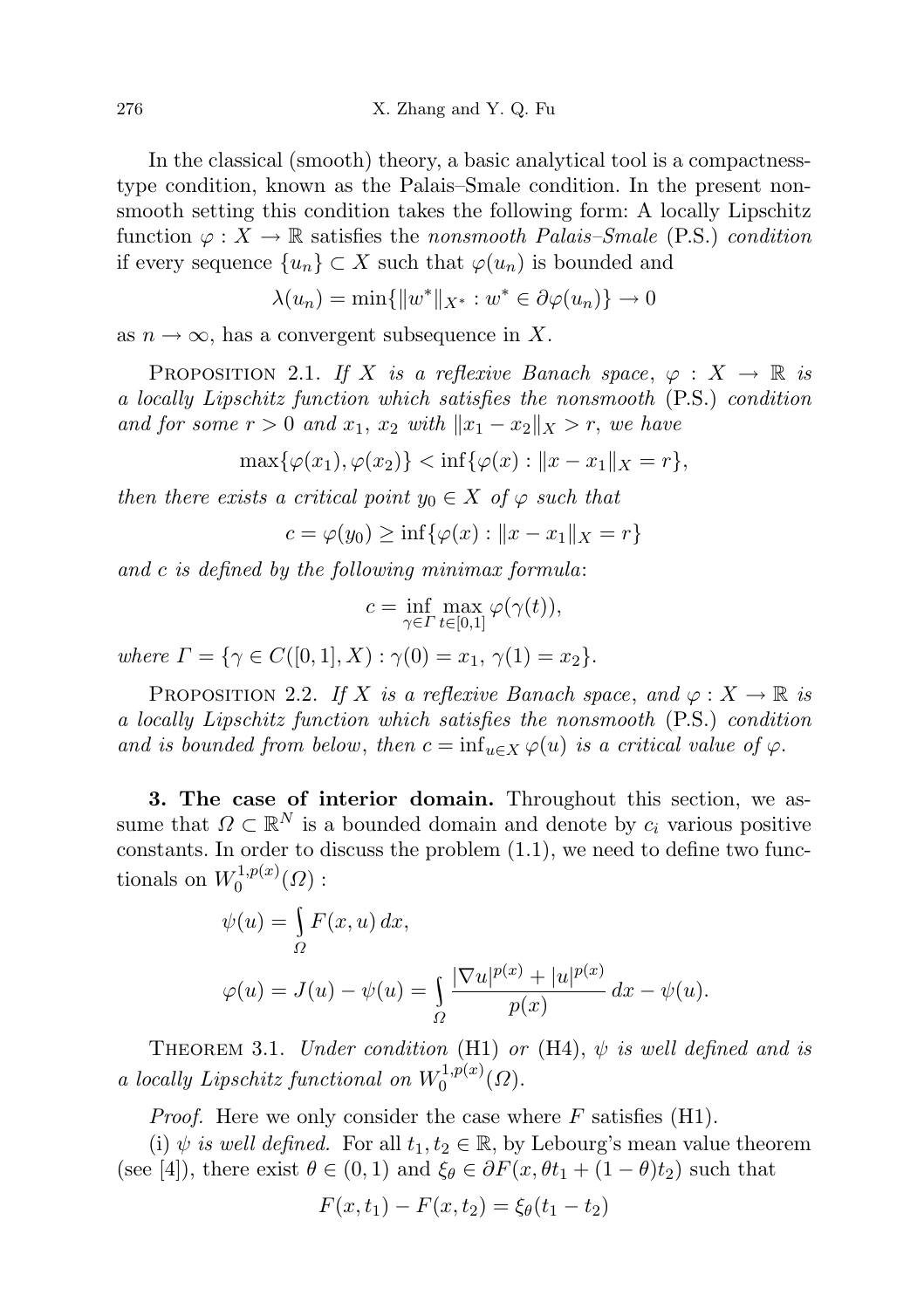for all  $x \in \Omega$ . By condition (H1), we get

$$
|F(x,t_1) - F(x,t_2)| \le (a_0 + a_1|\theta t_1 + (1-\theta)t_2|^{\alpha(x)-1})|t_1 - t_2|
$$
  
 
$$
\le (a_0 + c_1|t_1|^{\alpha(x)-1} + c_1|t_2|^{\alpha(x)-1})|t_1 - t_2|.
$$

We also get

$$
|\psi(u)| \le \int_{\Omega} |F(x, u)| dx \le \int_{\Omega} (a_0 + c_1 |u|^{\alpha(x)-1}) |u| dx.
$$

By Theorem 1.1 in [8], we have  $u \in L^1(\Omega)$  and  $u \in L^{\alpha(x)}(\Omega)$  for all  $u \in$  $W_0^{1,p(x)}$  $\vert \psi^{(1,p(x))}_{0}(\Omega)$ . Hence  $\vert \psi(u) \vert < \infty$ .

(ii)  $\psi$  is locally Lipschitz on  $W_0^{1,p(x)}$  $_0^{\{1,p(x)}(\Omega)$ . Note that for all  $u_1, u_2 \in$  $W_0^{1,p(x)}$  $\binom{1,p(x)}{0}$ 

$$
|\psi(u_1) - \psi(u_2)| \le \int_{\Omega} |F(x, u_1) - F(x, u_2)| dx
$$
  
\n
$$
\le \int_{\Omega} (a_0 + c_1 |u_1|^{\alpha(x)-1} + c_1 |u_2|^{\alpha(x)-1}) |u_1 - u_2| dx
$$
  
\n
$$
\le c_2 |1 + |u_1|^{\alpha(x)-1} + |u_2|^{\alpha(x)-1} |\alpha'(x) \cdot |u_1 - u_2|_{\alpha(x)}
$$
  
\n
$$
\le c_3 |1 + |u_1|^{\alpha(x)-1} + |u_2|^{\alpha(x)-1} |\alpha'(x) \cdot |\nabla u_1 - \nabla u_2|_{p(x)}.
$$

Hence it is easy to get the result.  $\blacksquare$ 

THEOREM 3.2. Under condition (H1) or (H4), for all  $u, v \in W_0^{1,p(x)}$  $\binom{1}{0}^{(1,p(x))}$ we have

$$
\psi^{0}(u; v) \leq \int_{\Omega} F_{x}^{0}(x, u(x); v(x)) dx.
$$

*Proof.* We only consider the case where  $F$  satisfies (H1).

(i)  $\int_{\Omega} F_x^0(x, u(x); v(x)) dx < \infty$ . In fact,  $F(x, \cdot)$  is continuous for all  $x \in \Omega$ , thus

$$
\limsup_{y \to u(x)} \frac{F(x, y + tv(x)) - F(x, y)}{t}
$$
\n
$$
= \limsup_{\substack{z \to 0 \\ t \to 0+}} \frac{F(x, z + u(x) + tv(x)) - F(x, z + u(x))}{t}
$$
\n
$$
= \limsup_{\substack{z \to 0 \\ t_n \to 0+}} \frac{F(x, z_n + u(x) + t_n v(x)) - F(x, z_n + u(x))}{t_n},
$$

where  $z_n$ ,  $t_n$  are rational values. As  $u(x)$ ,  $v(x)$  are measurable, we see that  $F_x^0(x, u(x); v(x))$ , being the "countable limsup" of measurable functionals of  $x$ , is also measurable.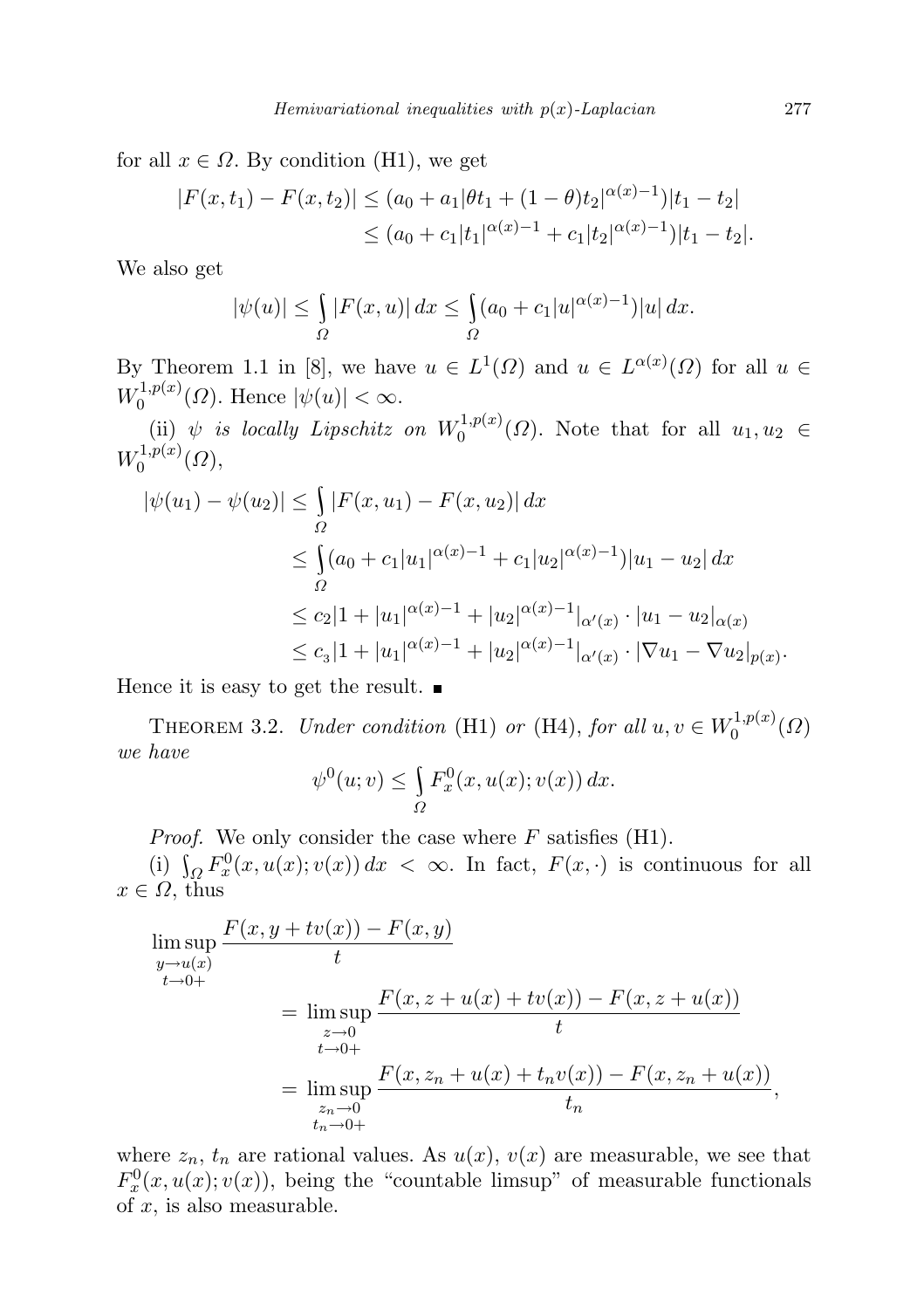We know  $F_x^0(x, u(x); v(x)) = \max{\{\xi \cdot v(x) : \xi \in \partial F(x, u(x))\}} \triangleq \xi_x \cdot v(x)$ for all  $x \in \Omega$ . By condition (H<sub>1</sub>), we get

 $|F_x^0(x, u(x); v(x))| = |\xi_x \cdot v(x)| \le a_0 |v(x)| + a_1 |v(x)| \cdot |u(x)|^{\alpha(x)-1},$ and so  $F_x^0(x, u(x); v(x)) \in L^1(\Omega)$ .

(ii)  $\psi^0(u; v) \leq \int_{\Omega} F_x^0(x, u(x); v(x)) dx$ . By the definition of  $\psi^0(u; v)$ , there exist  $t_n \to 0^+$  and  $w_n \to u$  in  $W_0^{1,p(x)}$  $\binom{1}{0}^{1,p(x)}(\Omega)$  such that

$$
\varphi^{0}(u; v) = \lim_{\substack{w_n \to u \\ t_n \to 0+}} \frac{\varphi(w_n + t_n v) - \varphi(w_n)}{t_n}.
$$

Passing to a subsequence, still denoted by  $\{w_n\}$ , we may assume that  $w_n(x) \to u(x)$  a.e. in  $\Omega$  as  $n \to \infty$ . Set

$$
A_n(x) = \frac{F(x, w_n(x) + t_n v(x)) - F(x, w_n(x))}{t_n},
$$
  
\n
$$
B_n(x) = (a_0 + c_1 |w_n(x) + t_n v(x)|^{\alpha(x)-1} + c_1 |w_n(x)|^{\alpha(x)-1})|v(x)|,
$$
  
\n
$$
g_n(x) = -A_n(x) + B_n(x).
$$

It is easy to verify that  $g_n(x) \geq 0$  for all  $x \in \Omega$ ,

$$
\limsup_{n \to \infty} \int_{\Omega} -g_n(x) \, dx \le \int_{\Omega} \limsup_{n \to \infty} (-g_n(x)) \, dx.
$$

Note that

$$
\int_{\Omega} \limsup_{n \to \infty} (-g_n(x)) dx = \int_{\Omega} \limsup_{n \to \infty} (A_n(x) - B_n(x)) dx,
$$
  

$$
\int_{\Omega} \limsup_{n \to \infty} A_n(x) dx \le \int_{\Omega} \limsup_{y \to u(x)} \frac{F(x, y + tv(x)) - F(x, y)}{t} dx
$$
  

$$
= \int_{\Omega} F_x^0(x, u(x); v(x)) dx,
$$
  

$$
\int_{\Omega} \liminf_{n \to \infty} B_n(x) dx = \int_{\Omega} (a_0 + 2c_1 |u(x)|^{\alpha(x)-1}) |v(x)| dx.
$$

Therefore

$$
\int_{\Omega} \limsup_{n \to \infty} (-g_n(x)) dx \le \int_{\Omega} F_x^0(x, u(x); v(x)) dx
$$

$$
- \int_{\Omega} (a_0 + 2c_1 |u(x)|^{\alpha(x)-1}) |v(x)| dx.
$$

For all  $(x, t) \in \Omega \times \mathbb{R}$ , define  $f(x,t) = |v(x)| \cdot |t|^{\alpha(x)-1}$ . Then there exists  $c_4 > 0$  such that  $|f(x,t)| \leq c_4(1+|v|^{p^*(x)}+|t|^{p^*(x)})$ . We know that the Nemytski˘ı operator

$$
N_f: L^{p^*(x)}(\Omega) \to L^1(\Omega): u \mapsto f(x, u)
$$
  
is continuous. By Theorem 1.1 in [8],  $w_n \to u$  in  $L^{p^*(x)}(\Omega)$ , so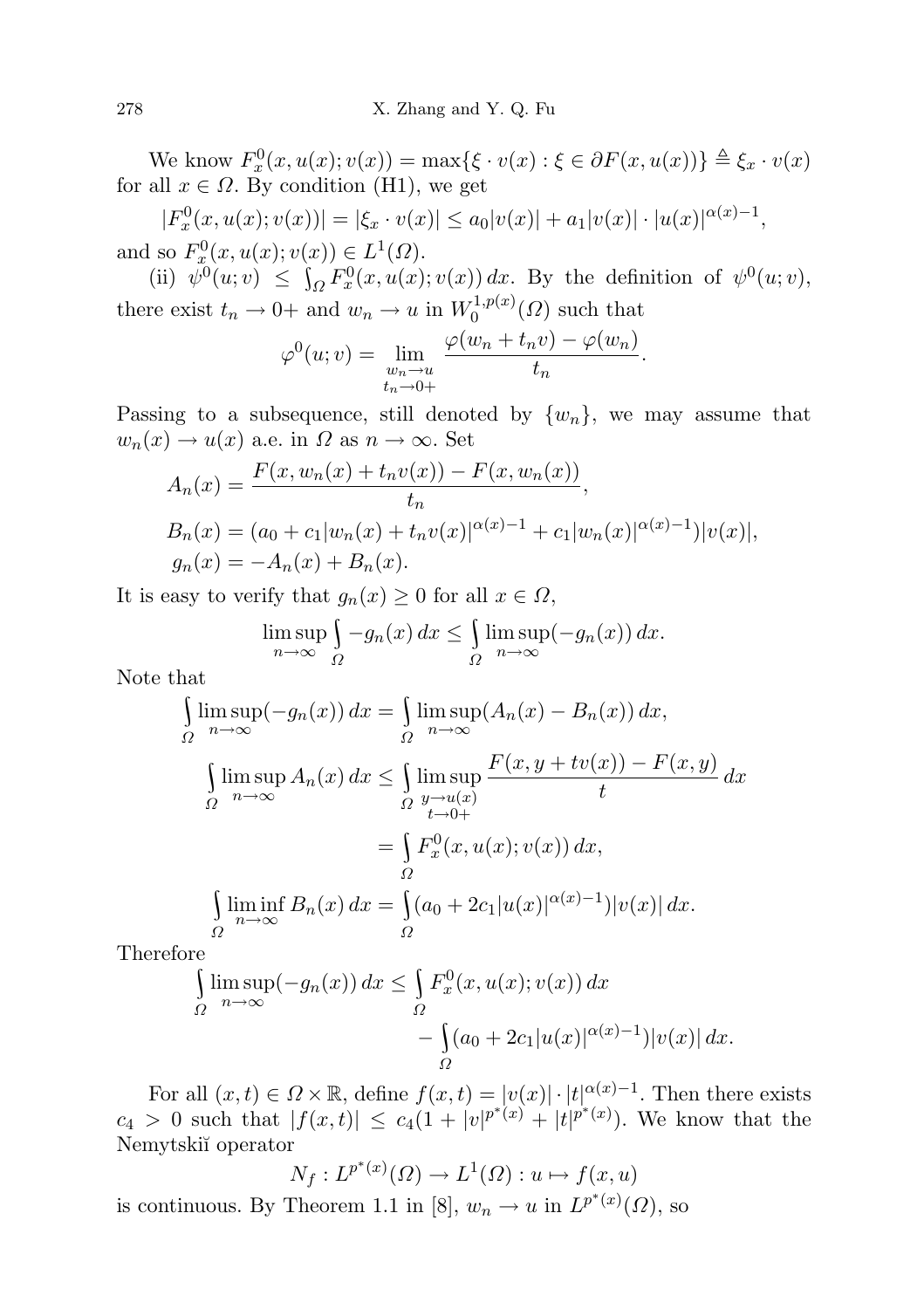$$
f(x, w_n + t_n v) \to f(x, u)
$$

in  $L^1(\Omega)$ . Thus

$$
\int_{\Omega} |w_n + t_n v|^{\alpha(x)-1} |v| \, dx \to \int_{\Omega} |u|^{\alpha(x)-1} |v| \, dx
$$

and 
$$
\int_{\Omega} B_n(x) dx \to \int_{\Omega} (a_0 + 2c_1 |u(x)|^{\alpha(x)-1}) |v(x)| dx
$$
 as  $n \to \infty$ . Hence  

$$
\limsup_{n \to \infty} \int_{\Omega} -g_n(x) dx = \psi^0(u; v) - \int_{\Omega} (a_0 + 2c_1 |u(x)|^{\alpha(x)-1}) |v(x)| dx.
$$

Now the proof is complete.  $\blacksquare$ 

THEOREM 3.3. Under condition (H1) or (H4), any critical point of  $\varphi$  is a solution of  $(1.1)$ .

*Proof.* It is easy to verify that  $J \in C^1(W_0^{1,p(x)})$  $C_0^{1,p(x)}(\Omega), \mathbb{R}$ . Combining this with Theorem 3.1, we find that  $\varphi$  is locally Lipschitz. If u is a critical point of  $\varphi$ , then  $0 \in \partial \varphi(u)$ . Thus for any  $v \in W_0^{1,p(x)}$  $v_0^{1,p(x)}(\Omega)$ ,  $\varphi^0(u;v) \geq 0$ . Noting that

$$
\varphi^{0}(u; v) = \langle J'(u), v \rangle + (-\psi)^{0}(u; v) = \langle J'(u), v \rangle + \psi^{0}(u; -v)
$$
  
\n
$$
\leq \int_{\Omega} (|\nabla u|^{p(x)-2} \nabla u \nabla v + |u|^{p(x)-2} uv) dx + \int_{\Omega} F_{x}^{0}(x, u(x); -v(x)) dx,
$$

it is easy to get the result.

LEMMA 3.1. Under conditions (H1), (H2),  $\varphi$  satisfies the (P.S.) condition.

*Proof.* Take  $\{u_n\} \subset W_0^{1,p(x)}$  $\varphi_0^{(1,p(x))}(\Omega)$  such that  $\varphi(u_n)$  is bounded and  $\lambda(u_n) = \min \{ ||w^*||_{W^{-1,p'(x)}(\Omega)} : w^* \in \partial \varphi(u_n) \} \triangleq ||w^*_n||_{W^{-1,p'(x)}(\Omega)} \to 0$ as  $n \to \infty$ . Then

$$
\varphi^{0}(u_{n}; v_{n}) \geq \langle w_{n}^{*}, u_{n} \rangle, \quad -\varphi^{0}(u_{n}; v_{n}) \leq ||w_{n}^{*}|| \cdot |\nabla u_{n}|_{p(x)}.
$$

(i)  $\{u_n\}$  is bounded in  $W_0^{1,p(x)}$  $0^{(1,p(x))}$  ( $\Omega$ ). In fact, as  $\mu \gg p(x)$ , we get

$$
c_5 + |\nabla u_n|_{p(x)} \ge \varphi(u_n) - \frac{1}{\mu} \varphi^0(u_n; u_n)
$$
  
\n
$$
= \varphi(u_n) - \left\langle J'(u_n), \frac{u_n}{\mu} \right\rangle - \frac{1}{\mu} \psi^0(u_n; -u_n)
$$
  
\n
$$
\ge \int_{\Omega} \left( \frac{1}{p(x)} - \frac{1}{\mu} \right) |\nabla u_n|^{p(x)} dx
$$
  
\n
$$
- \int_{\Omega} \left( F(x, u_n) + \frac{1}{\mu} F_x^0(x, u_n(x); -u_n(x)) \right) dx
$$
  
\n
$$
\ge \int_{\Omega} \left( \frac{1}{p(x)} - \frac{1}{\mu} \right) |\nabla u_n|^{p(x)} dx
$$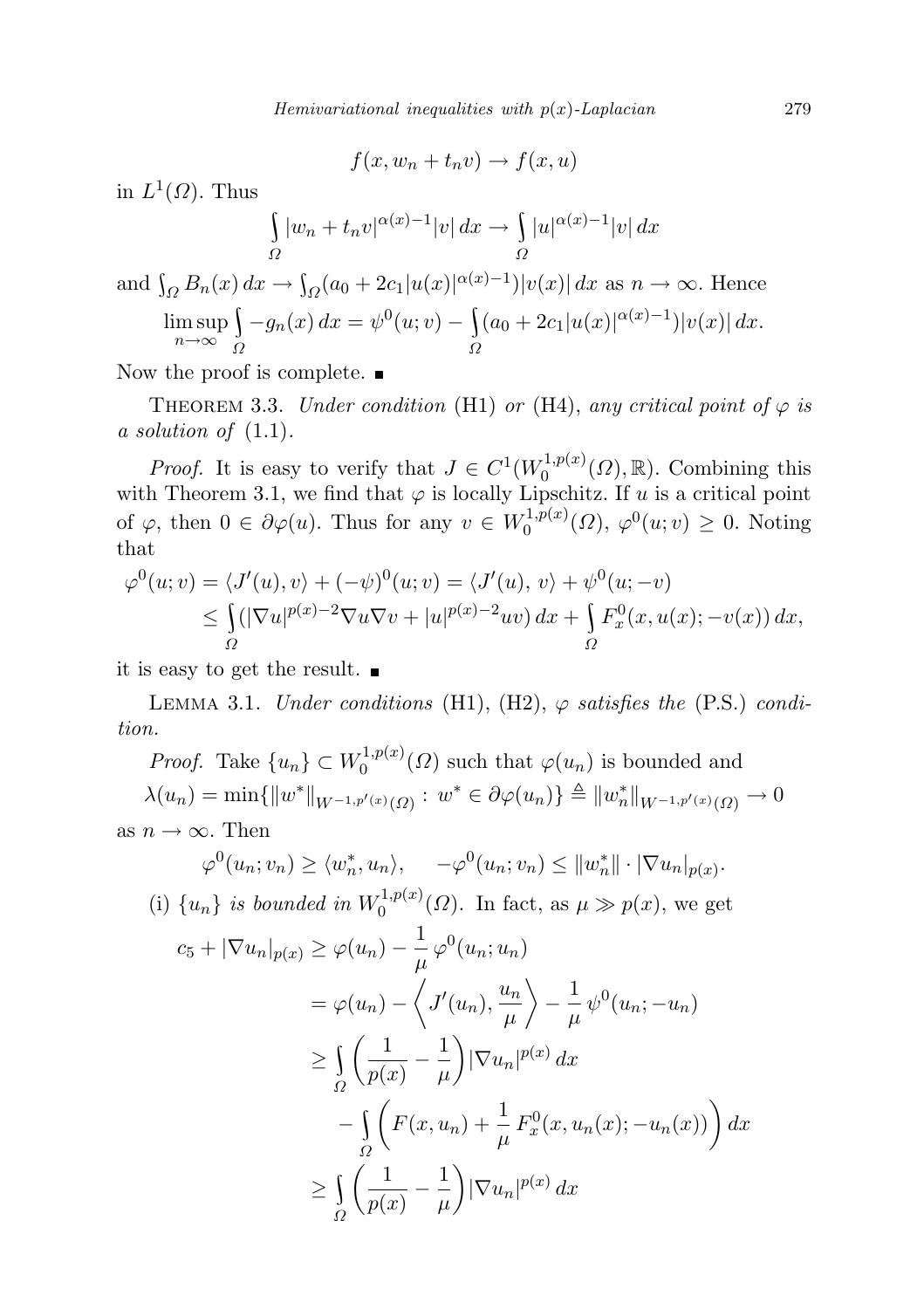when *n* is sufficiently large. It is easy to deduce that  $\{u_n\}$  is bounded in  $W_0^{1,p(x)}$  $\binom{1}{0}^{(1,p(x))}(\Omega).$ 

(ii)  $\{u_n\}$  has a convergent subsequence. In fact, as  $W_0^{1,p(x)}$  $\binom{1}{0}^{1,p(x)}(\Omega)$  is reflexive, passing to a subsequence, still denoted by  $\{u_n\}$ , we may assume that there exists  $u \in W_0^{1,p(x)}$  $u_0^{1,p(x)}(\Omega)$  such that  $u_n \to u$  weakly in  $W_0^{1,p(x)}$  $u_0^{(1,p(x))}(\Omega)$ . Then  $u_n \to u$ in  $L^{\alpha(x)}(\Omega)$  and in  $L^{p(x)}(\Omega)$ . Noting that

$$
\varphi^{0}(u_{n}; u - u_{n}) = \langle J'(u_{n}), u - u_{n} \rangle + \psi^{0}(u_{n}; u_{n} - u),
$$
  

$$
\varphi^{0}(u; u_{n} - u) = \langle J'(u), u_{n} - u \rangle + \psi^{0}(u; u - u_{n}),
$$

we get

$$
\langle J'(u_n) - J'(u), u_n - u \rangle
$$
  
=  $\psi^0(u_n; u_n - u) + \psi^0(u; u - u_n) - \varphi^0(u_n; u - u_n) - \varphi^0(u; u_n - u).$   
For all  $w^* \in \partial \varphi(u), \varphi^0(u; u_n - u) \ge \langle w^*, u_n - u \rangle$ , so

$$
\liminf_{n \to \infty} \varphi^0(u; u_n - u) \ge 0.
$$

As 
$$
\varphi^0(u_n; u - u_n) \ge \langle w_n^*, u - u_n \rangle \ge -c_5 \|w_n^*\|
$$
, we have  

$$
\liminf_{n \to \infty} \varphi^0(u_n; u - u_n) \ge 0.
$$

By Theorem 3.2, we get

$$
\psi^{0}(u_{n}; u_{n} - u) + \psi^{0}(u; u - u_{n})
$$
\n
$$
\leq \int_{\Omega} F_{x}^{0}(x, u_{n}(x); u_{n}(x) - u(x)) dx + \int_{\Omega} F_{x}^{0}(x, u(x); u(x) - u_{n}(x)) dx
$$
\n
$$
\leq \int_{\Omega} \max \{\xi \cdot (u_{n}(x) - u(x)) : \xi \in \partial F(x, u_{n}(x))\} dx
$$
\n
$$
+ \int_{\Omega} \max \{\xi \cdot (u(x) - u_{n}(x)) : \xi \in \partial F(x, u(x))\} dx
$$
\n
$$
\leq \int_{\Omega} c_{6}(1 + |u_{n}|^{\alpha(x)-1} + |u|^{\alpha(x)-1}) |u_{n} - u| dx
$$
\n
$$
\leq c_{7}|1 + |u_{n}|^{\alpha(x)-1} + |u|^{\alpha(x)-1}|_{\alpha'(x)} \cdot |u_{n} - u|_{\alpha(x)} \leq c_{8}|u_{n} - u|_{\alpha(x)} \to 0.
$$

Thus  $\limsup_{n\to\infty}$  $\langle J'(u_n) - J'(u), u_n - u \rangle \leq 0$ . Similar to Theorem 3.1 in [1], we conclude that  $u_n \to u$  in  $W_0^{1,p(x)}$  $\binom{1}{0}^{(1,p(x))}$ 

LEMMA 3.2. We have  $\varphi(0) = 0$ . Under conditions (H1), (H3), there exist  $r_1, s_1 > 0$  such that  $\varphi(u) > 0$  for  $0 < |\nabla u|_{p(x)} \leq r_1$  and  $\varphi(u) > s_1$  for  $|\nabla u|_{p(x)} = r_1.$ 

*Proof.* It is easy to show that  $\varphi(0) = 0$ . By condition (H3), for all  $\varepsilon > 0$ , there exists  $\delta > 0$  such that

$$
\max\{|\xi| : \xi \in \partial F(x,t)\} \le \varepsilon |t|^{p(x)-1}
$$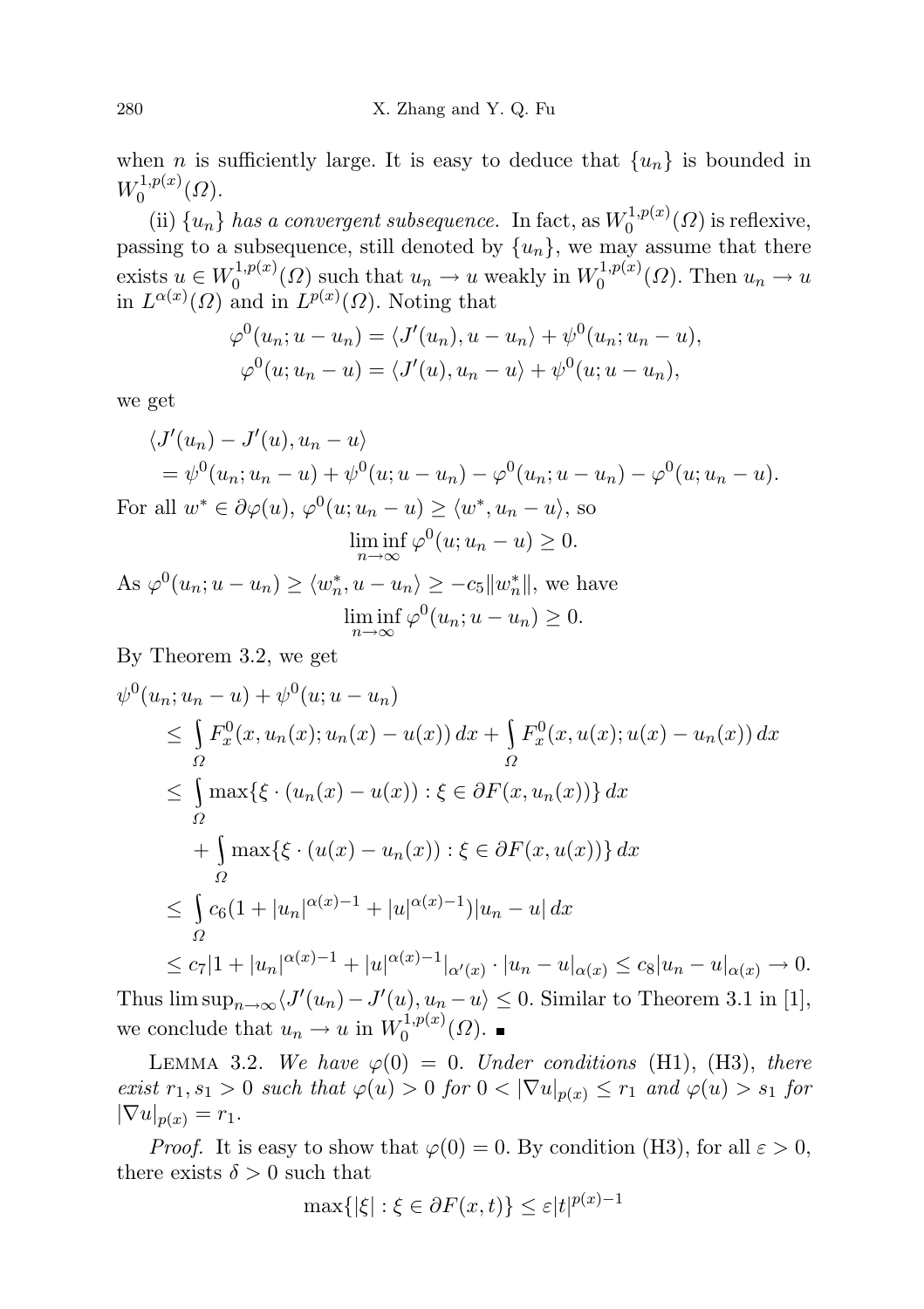for all  $|t| < \delta$  and  $x \in \Omega$ . By Lebourg's mean value theorem, there exist  $\theta \in (0,1)$  and  $\xi_{\theta} \in \partial F(x, \theta t)$  such that  $F(x,t) = \xi_{\theta} t$ . Combining this with condition (H1), we see that for all  $\varepsilon > 0$ , there exists  $c_9 > 0$  such that

$$
|F(x,t)| \le \varepsilon |t|^{p(x)} + c_9 |t|^{\alpha(x)}
$$

for all  $(x, t) \in \Omega \times \mathbb{R}$ . For  $\varepsilon < 1/p_+$ , we get

$$
\varphi(u) \ge \int_{\Omega} \left( \frac{|\nabla u|^{p(x)} + |u|^{p(x)}}{p_+} - \varepsilon |u|^{p(x)} - c_9 |u|^{\alpha(x)} \right) dx
$$
  
 
$$
\ge \int_{\Omega} \left( \frac{|\nabla u|^{p(x)}}{p_+} - c_9 |u|^{\alpha(x)} \right) dx.
$$

As  $p(x) \ll \alpha(x)$ , similar to Theorem 3.1 in [1], we get the result.

LEMMA 3.3. Under condition (H2), there exists  $e \in W_0^{1,p(x)}$  $\binom{1,p(x)}{0}$  such that  $\varphi(e) < 0$ .

*Proof.* Fix  $x_0 \in \Omega_0$  and  $0 \lt R \lt 1/2$  such that  $B_{2R}(x_0) \subset \Omega_0$ . Let  $\phi \in C_0^{\infty}(B_{2R}(x_0)), 0 \le \phi(x) \le 1, |\nabla \phi(x)| \le 1/R$ , and suppose  $\phi(x) \equiv 1$  for  $x \in B_R(x_0)$ . For  $t > 1$ , it is easy to get

$$
\varphi(t\phi) = \int_{B_{2R}(x_0)} \left( \frac{|t\nabla \phi|^{p(x)} + |t\phi|^{p(x)}}{p(x)} - F(x, t\phi) \right) dx
$$
  

$$
\leq \int_{B_{2R}(x_0)} (c_{10}t^{p_+} - a_2|t\phi|^{\mu} + a_3) dx.
$$

As  $\mu \gg p(x)$ , we get  $\varphi(t\phi) < 0$ , when t is sufficiently large.

Proof of Theorem 1.1. By Lemmata 3.1–3.3 and Proposition 2.1, we easily get the result.  $\blacksquare$ 

LEMMA 3.4. Under condition (H4), the functional  $\varphi$  is bounded from below.

*Proof.* By Lebourg's mean value theorem, there exist  $\theta \in (0,1)$  and  $\xi_{\theta} \in \partial F(x, \theta t)$  such that  $F(x, t) = \xi_{\theta} t$ . Hence

$$
|F(x,t)| \le b_0|t| + b_1|t|^{\beta(x)}
$$

for all  $(x, t) \in \Omega \times \mathbb{R}$ . Thus

$$
\varphi(u) \ge \int_{\Omega} \left( \frac{|\nabla u|^{p(x)} + |u|^{p(x)}}{p(x)} - b_0|u| - b_1|u|^{\beta(x)} \right) dx
$$

for all  $u \in W_0^{1,p(x)}$  $0^{(1,p(x)}(0)$ . As  $\beta(x) \ll p(x)$ , similar to Theorem 3.2 in [1], there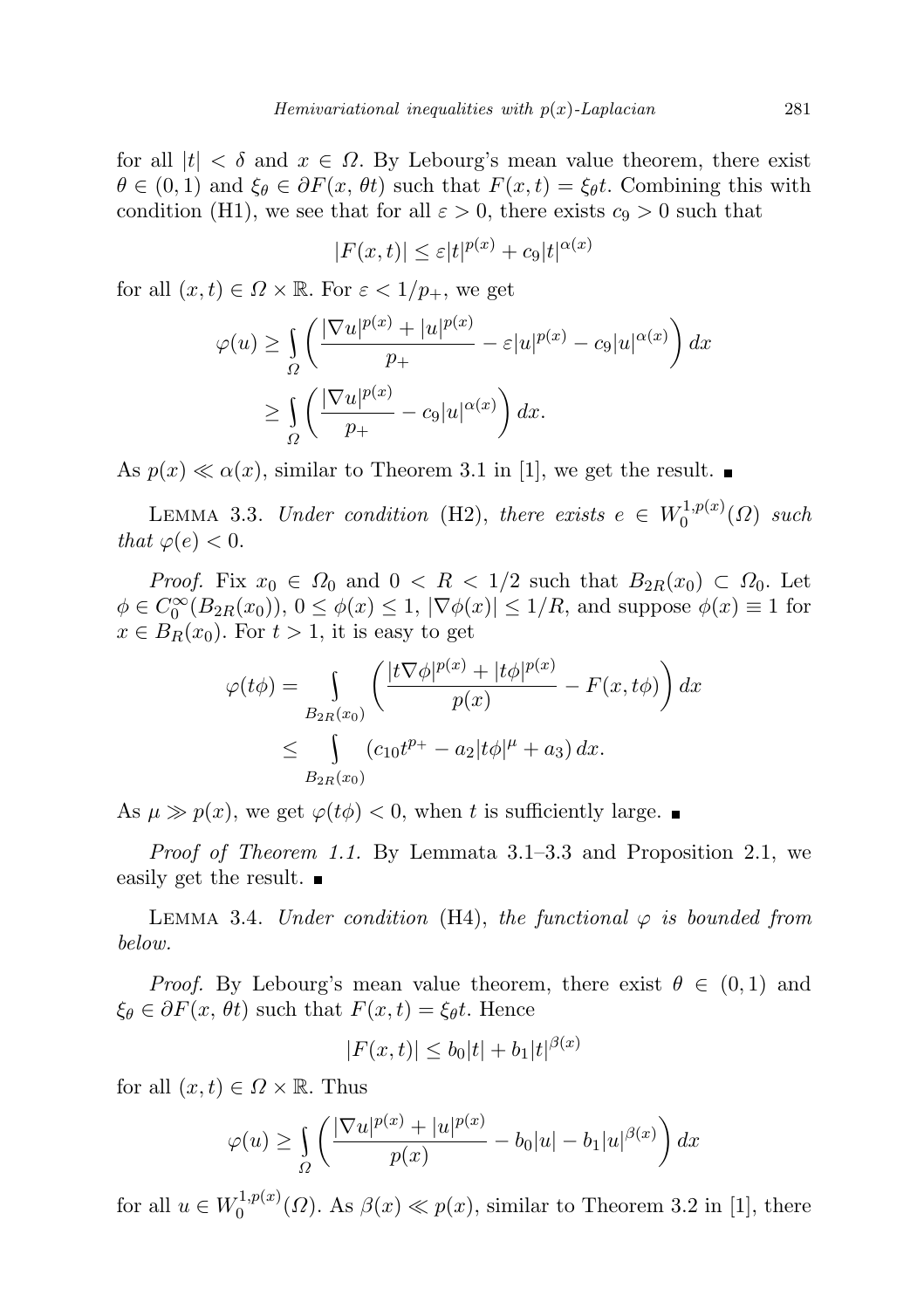exists  $c_{11} > 0$  such that

$$
\varphi(u) \ge \int_{\Omega} \frac{|\nabla u|^{p(x)}}{p_+} dx - c_{11}
$$

for all  $u \in W_0^{1,p(x)}$  $0^{(1,p(x))}$  ( $\Omega$ ). Thus we get the result.

LEMMA 3.5. Under condition (H5), there exists  $e \in W_0^{1,p(x)}$  $\binom{1,p(x)}{0}$  such that  $\varphi(e) < 0$ .

*Proof.* Fix  $x_0 \in \Omega_0$  and  $R > 0$  such that  $B_{2R}(x_0) \subset \Omega_0$  and

$$
\beta_1 = \sup_{x \in B_{2R}(x_0)} \beta(x) < p_1 = \inf_{x \in B_{2R}(x_0)} p(x).
$$

Let  $\phi \in C_0^{\infty}(B_{2R}(x_0)), 0 \le \phi(x) \le 1, |\nabla \phi(x)| \le 1/R$ , and suppose  $\phi(x) \equiv 1$ for  $x \in B_R(x_0)$ . For  $0 < t < \min\{1, \delta\}$ , by condition (H5),

$$
\varphi(t\phi) = \int_{B_{2R}(x_0)} \left( \frac{|t\nabla \phi|^{p(x)}}{p(x)} + \frac{|t\phi|^{p(x)}}{p(x)} - F(x, t\phi) \right) dx
$$
  
\n
$$
\leq \int_{B_{2R}(x_0)} (c_{12}t^{p(x)} - b_2(t\phi)^{\beta(x)}) dx
$$
  
\n
$$
\leq t^{\beta_1} \int_{B_{2R}(x_0)} (c_{12}t^{p_1-\beta_1} - b_2\phi^{\beta(x)}) dx.
$$

As  $\phi(x) \equiv 1$  for  $x \in B_R(x_0)$ , we have  $\int_{B_{2R}(x_0)} \phi^{\beta(x)} dx > 0$ . When t is sufficiently small, we get  $\varphi(t\phi) < 0$ .

Proof of Theorem 1.2. Similar to Lemma 3.1, it is easy to verify that the functional  $\varphi$  satisfies the (P.S.) condition. Combining this with Lemmata 3.4, 3.5 and Proposition 2.2, we know that

$$
c = \inf_{u \in W_0^{1, p(x)}(\Omega)} \varphi(u) < 0
$$

is a critical value of  $\varphi$ . Now the proof is complete. ■

4. The case of exterior domain. Throughout this section, we assume that  $\Omega \subset \mathbb{R}^N$  is an exterior domain and denote by  $d_i$  various positive constants.

THEOREM 4.1. Under condition (H6) or (H7),  $\psi$  is well defined and is a locally Lipschitz functional on  $W_0^{1,p(x)}$  ${\bf T}^{1,p(x)}_{0}(\Omega).$ 

*Proof.* We only consider the case where the functional  $F$  satisfies (H6).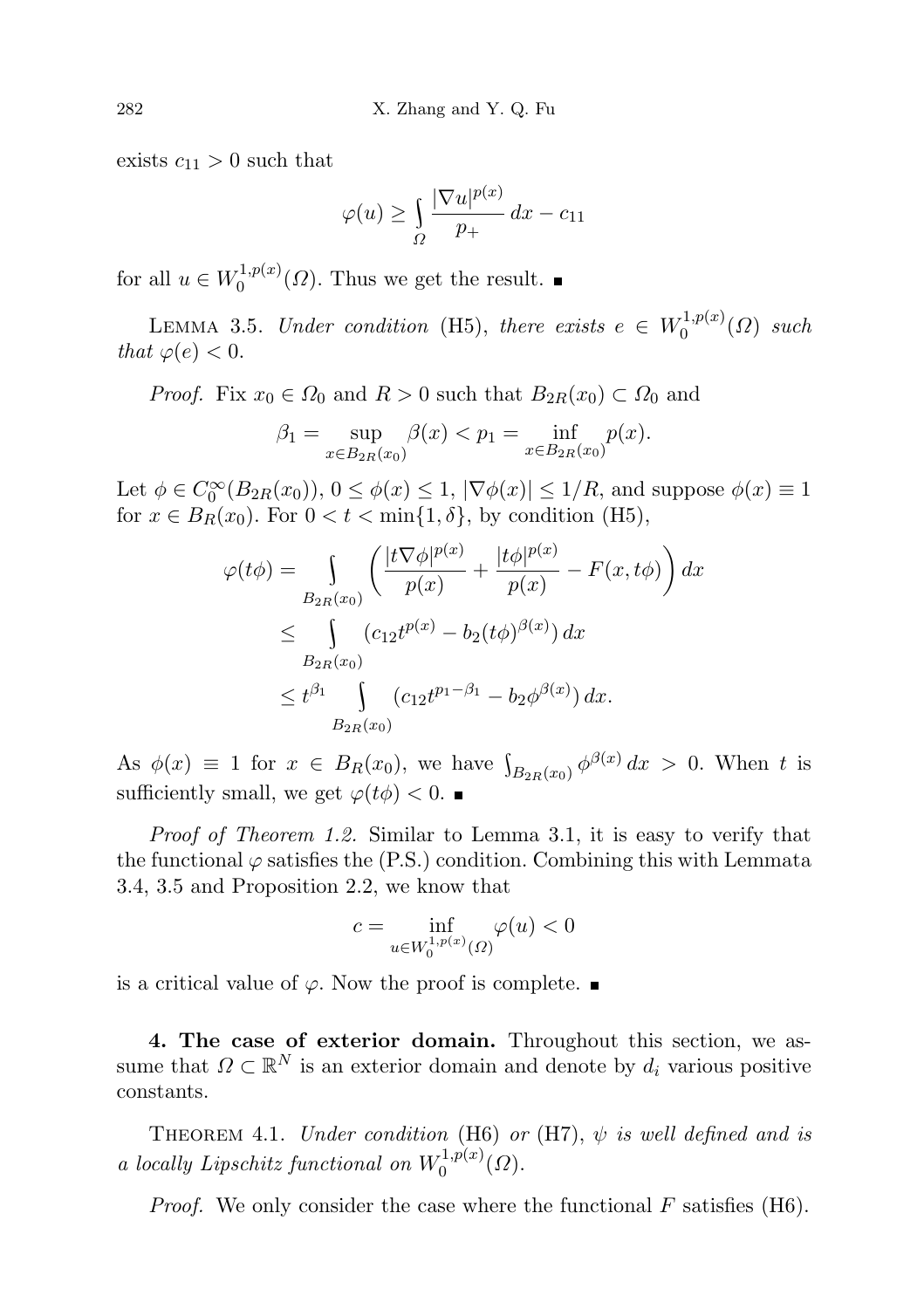(i)  $\psi$  is well defined. By Lebourg's mean value theorem, for all  $t_1, t_2 \in \mathbb{R}$ , there exist  $\theta \in (0,1)$  and  $\xi_{\theta} \in \partial F(x, \theta t_1 + (1 - \theta)t_2)$  such that

$$
F(x, t_1) - F(x, t_2) = \xi_{\theta}(t_1 - t_2)
$$

for all  $x \in \Omega$ . By condition (H6), we get

$$
|F(x,t_1) - F(x,t_2)| \le g(x)|\theta t_1 + (1-\theta)t_2|^{\alpha(x)-1} \cdot |t_1 - t_2|
$$
  
\n
$$
\le d_1 g(x)(|t_1|^{\alpha(x)-1} + |t_2|^{\alpha(x)-1})|t_1 - t_2|.
$$

By the Young inequality, we also get

$$
|\psi(u)| \leq \int_{\Omega} |F(x, u)| dx \leq \int_{\Omega} d_1 g(x) |u|^{\alpha(x)} dx \leq \int_{\Omega} d_2 (g(x)^{q_1(x)} + |u|^{p^*(x)}) dx.
$$

Thus by Theorem 1.1 in [8], we have  $|\psi(u)| < \infty$  for all  $u \in W_0^{1,p(x)}$  $\mathcal{O}^{(1,p(x)}(\Omega).$ (ii)  $\psi$  is locally Lipschitz on  $W_0^{1,p(x)}$  $v_0^{1,p(x)}(\Omega)$ . In fact, for all  $u_1, u_2 \in W_0^{1,p(x)}$  $\mathcal{O}^{(1,p(x)}(\Omega),$ 

$$
|\psi(u_1) - \psi(u_2)| \le \int_{\Omega} |F(x, u_1) - F(x, u_2)| dx
$$
  
\n
$$
\le \int_{\Omega} d_1 g(x) (|u_1|^{\alpha(x)-1} + |u_2|^{\alpha(x)-1}) |u_1 - u_2| dx
$$
  
\n
$$
\le d_3 |g(x)|u_1|^{\alpha(x)-1} + g(x)|u_2|^{\alpha(x)-1} |_{(p^*(x))'} \cdot |u_1 - u_2|_{p^*(x)}
$$
  
\n
$$
\le d_4 |g(x)|u_1|^{\alpha(x)-1} + g(x)|u_2|^{\alpha(x)-1} |_{(p^*(x))'} \cdot ||u_1 - u_2||_{1,p(x)}.
$$

By the Young inequality, we get

$$
\int_{\Omega} (g(x)|u_1|^{\alpha(x)-1})^{(p^*(x))'} dx \leq \int_{\Omega} d_5(g(x)^{q_1(x)} + |u_1|^{p^*(x)}) dx.
$$

As  $g \in L^{q_1(x)}(\Omega)$  and the imbedding  $W_0^{1,p(x)}$  $L^{1,p(x)}(Q) \hookrightarrow L^{p^*(x)}(Q)$  is continuous, we can easily get the result.

THEOREM 4.2. Under condition (H6) or (H7), for all  $u, v \in W_0^{1,p(x)}$  $\zeta_0^{1,p(x)}(\Omega),$ we have

$$
\psi^0(u; v) \leq \int_{\Omega} F_x^0(x, u(x); v(x)) dx.
$$

*Proof.* (i) Similar to Theorem 3.1, we prove that  $F_x^0(x, u(x); v(x))$  is measurable. Here we only consider the case where the functional  $F$  satisfies (H6).

Noting that  $F_x^0(x, u(x); v(x)) = \max{\{\xi \cdot v(x) : \xi \in \partial F(x, u(x))\}} \triangleq$  $\xi_x \cdot v(x)$ , we get

$$
|F_x^0(x, u(x); v(x))| = |\xi_x \cdot v(x)| \le g(x)|u(x)|^{\alpha(x)-1}|v(x)|
$$
  
\n
$$
\le d_6(g(x)^{q_1(x)} + |u|^{p^*(x)} + |v|^{p^*(x)}).
$$

Hence  $F_x^0(x, u(x); v(x)) \in L^1(\Omega)$ .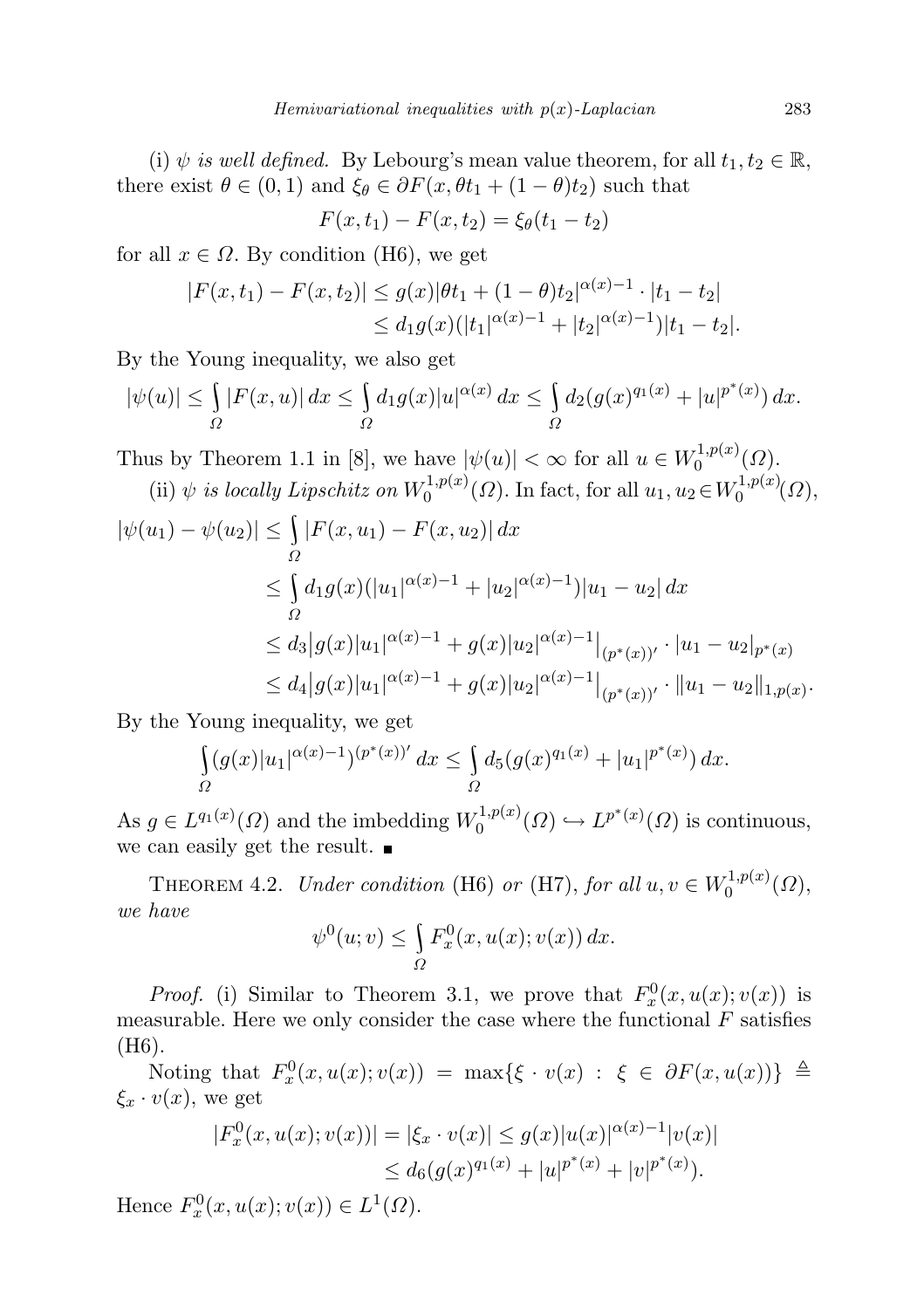(ii)  $\psi^0(u; v) \leq \int_{\Omega} F_x^0(x, u(x); v(x)) dx$ . By the definition of  $\psi^0(u; v)$ , there exist  $t_n \to 0+$  and  $w_n \to u$  in  $W_0^{1,p(x)}$  $\binom{1}{0}^{(1)}(0)$  such that

$$
\varphi^{0}(u; v) = \lim_{\substack{w_n \to u \\ t_n \to 0+}} \frac{\varphi(w_n + t_n v) - \varphi(w_n)}{t_n}.
$$

Passing to a subsequence, still denoted by  $\{w_n\}$ , we may assume that  $w_n(x) \to u(x)$  a.e. in  $\Omega$  as  $n \to \infty$ . Set

$$
A_n(x) = \frac{F(x, w_n(x) + t_n v(x)) - F(x, w_n(x))}{t_n},
$$
  
\n
$$
B_n(x) = d_1 g(x) (|w_n(x) + t_n v(x)|^{\alpha(x)-1} + |w_n(x)|^{\alpha(x)-1}) |v(x)|,
$$
  
\n
$$
g_n(x) = -A_n(x) + B_n(x).
$$

Then similar to the proof of Theorem 3.2, we get the result.  $\blacksquare$ 

LEMMA 4.1. Under condition (H6),  $\varphi$  satisfies the (P.S.) condition.

*Proof.* Take 
$$
\{u_n\} \subset W_0^{1,p(x)}(\Omega)
$$
 such that  $\varphi(u_n)$  is bounded and

$$
\lambda(u_n) = \min \{ ||w^*||_{W^{-1,p'(x)}(\Omega)} : w^* \in \partial \varphi(u_n) \} \triangleq ||w^*_n||_{W^{-1,p'(x)}(\Omega)} \to 0
$$

as  $n \to \infty$ . Then similar to Lemma 3.1, we see that  $\{u_n\}$  is bounded in  $W_0^{1,p(x)}$  $0^{(1,p(x)}(\Omega).$ 

As  $W_0^{1,p(x)}$  $0^{(1,p(x))}$  ( $\Omega$ ) is reflexive, passing to a subsequence, still denoted by  ${u_n}$ , we may assume that there exists  $u \in W_0^{1,p(x)}$  $u_0^{(1,p(x))}(\Omega)$  such that  $u_n \to u$ weakly in  $W_0^{1,p(x)}$  $\mathcal{L}^{(1,p(x)}(\Omega)$ . Then  $u_n \to u$  in  $L^{\alpha(x)}(\Omega)$  and in  $L^{p(x)}(\Omega)$ . Noting that

$$
\varphi^{0}(u_{n}; u - u_{n}) = \langle J'(u_{n}), u - u_{n} \rangle + \psi^{0}(u_{n}; u_{n} - u),
$$
  

$$
\varphi^{0}(u; u_{n} - u) = \langle J'(u), u_{n} - u \rangle + \psi^{0}(u; u - u_{n}),
$$

we get

$$
\langle J'(u_n) - J'(u), u_n - u \rangle
$$
  
=  $\psi^0(u_n; u_n - u) + \psi^0(u; u - u_n) - \varphi^0(u_n; u - u_n) - \varphi^0(u; u_n - u).$ 

For all  $w^* \in \partial \varphi(u), \varphi^0(u; u_n - u) \ge \langle w^*, u_n - u \rangle$ , so

$$
\liminf_{n \to \infty} \varphi^0(u; u_n - u) \ge 0.
$$

As  $\varphi^0(u_n; u - u_n) \ge \langle w_n^*, u - u_n \rangle \ge -d_7 \|w_n^*\|$ , we have  $\liminf_{n\to\infty}\varphi^0(u_n;u-u_n)\geq 0.$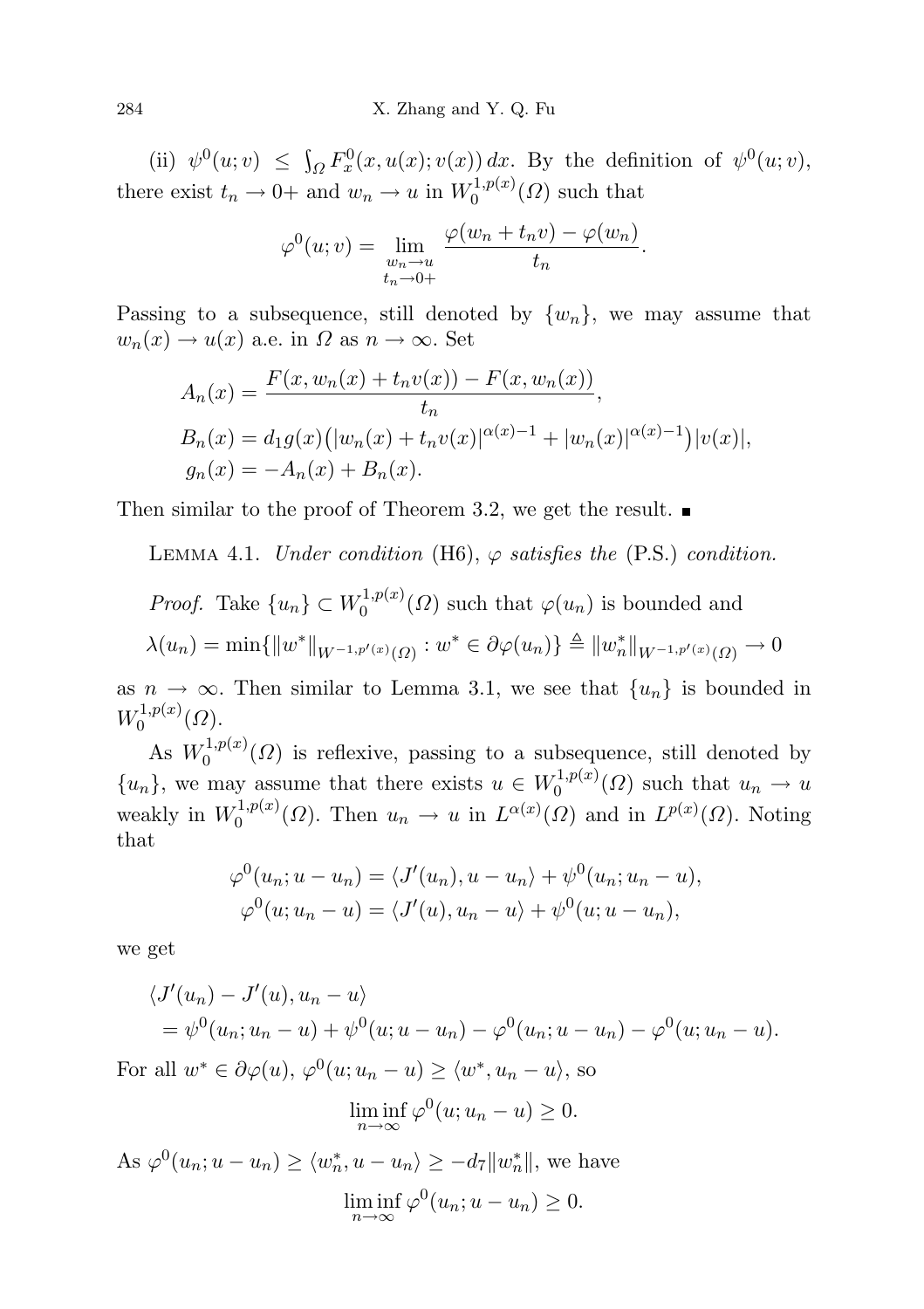Moreover,

$$
\psi^{0}(u_{n}; u_{n} - u) + \psi^{0}(u; u - u_{n})
$$
\n
$$
\leq \int_{\Omega} F_{x}^{0}(x, u_{n}(x); u_{n}(x) - u(x)) dx + \int_{\Omega} F_{x}^{0}(x, u(x); u(x) - u_{n}(x)) dx
$$
\n
$$
\leq \int_{\Omega} \max \{\xi \cdot (u_{n}(x) - u(x)) : \xi \in \partial F(x, u_{n}(x))\} dx
$$
\n
$$
+ \int_{\Omega} \max \{\xi \cdot (u(x) - u_{n}(x)) : \xi \in \partial F(x, u(x))\} dx
$$
\n
$$
\leq \int_{\Omega} g(x) (|u_{n}|^{\alpha(x)-1} + |u|^{\alpha(x)-1}) |u_{n} - u| dx.
$$

Similar to Theorem 4.3 in [11], we get

$$
\int_{\Omega} g(x)(|u_n|^{\alpha(x)-1} + |u|^{\alpha(x)-1}) |u_n - u| dx \to 0
$$

as  $n \to \infty$ . Then  $\limsup_{n \to \infty} \langle J'(u_n) - J'(u), u_n - u \rangle \leq 0$ , and similar to Theorem 3.1 in [10], it is easy to get  $u_n \to u$  in  $W_0^{1,p(x)}$  $\binom{1,p(x)}{0}$ 

*Proof of Theorem 1.3.* Firstly, we assert that there exist  $r_2$ ,  $s_2 > 0$  such that  $\varphi(u) > 0$  for  $0 < |\nabla u|_{p(x)} \le r_2$  and  $\varphi(u) > s_2$  for  $|\nabla u|_{p(x)} = r_2$ .

In fact, by Lebourg's mean value theorem, there exist  $\theta \in (0,1)$  and  $\xi_{\theta} \in \partial F(x, \theta t)$  such that  $F(x, t) = \xi_{\theta} t$  for all  $(x, t) \in \Omega \times \mathbb{R}$ . Combining this with condition  $(H6)$ , we obtain

$$
|F(x,t)| \le g(x)|t|^{\alpha(x)} \le d_8|t|^{\alpha(x)}
$$

for all  $(x, t) \in \Omega \times \mathbb{R}$ . Thus

$$
\varphi(u) \ge \int_{\Omega} \left( \frac{|\nabla u|^{p(x)} + |u|^{p(x)}}{p_+} - ds |u|^{\alpha(x)} \right) dx
$$
  
= 
$$
\int_{\Omega} \frac{|\nabla u|^{p(x)} + |u|^{p(x)}}{2p_+} dx + \int_{\Omega} \left( \frac{|\nabla u|^{p(x)} + |u|^{p(x)}}{2p_+} - ds |u|^{\alpha(x)} \right) dx,
$$

and similar to Theorem 3.1 in [10], we easily get the above assertion. Then by Lemmata 3.3, 4.1 and Proposition 2.1, we complete the proof.

*Proof of Theorem 1.4.* Firstly, we need to verify that the functional  $\varphi$ is coercive. By Lebourg's mean value theorem, there exist  $\theta \in (0,1)$  and  $\xi_{\theta} \in \partial F(x, \theta t)$  such that  $F(x, t) = \xi_{\theta} t$ . Hence for all  $(x, t) \in \Omega \times \mathbb{R}$ , we get

$$
|F(x,t)| \le h(x)|t|^{\beta(x)}
$$

.

Thus

$$
\varphi(u) \ge \int_{\Omega} \left( \frac{|\nabla u|^{p(x)} + |u|^{p(x)}}{p(x)} - h(x)|u|^{\beta(x)} \right) dx
$$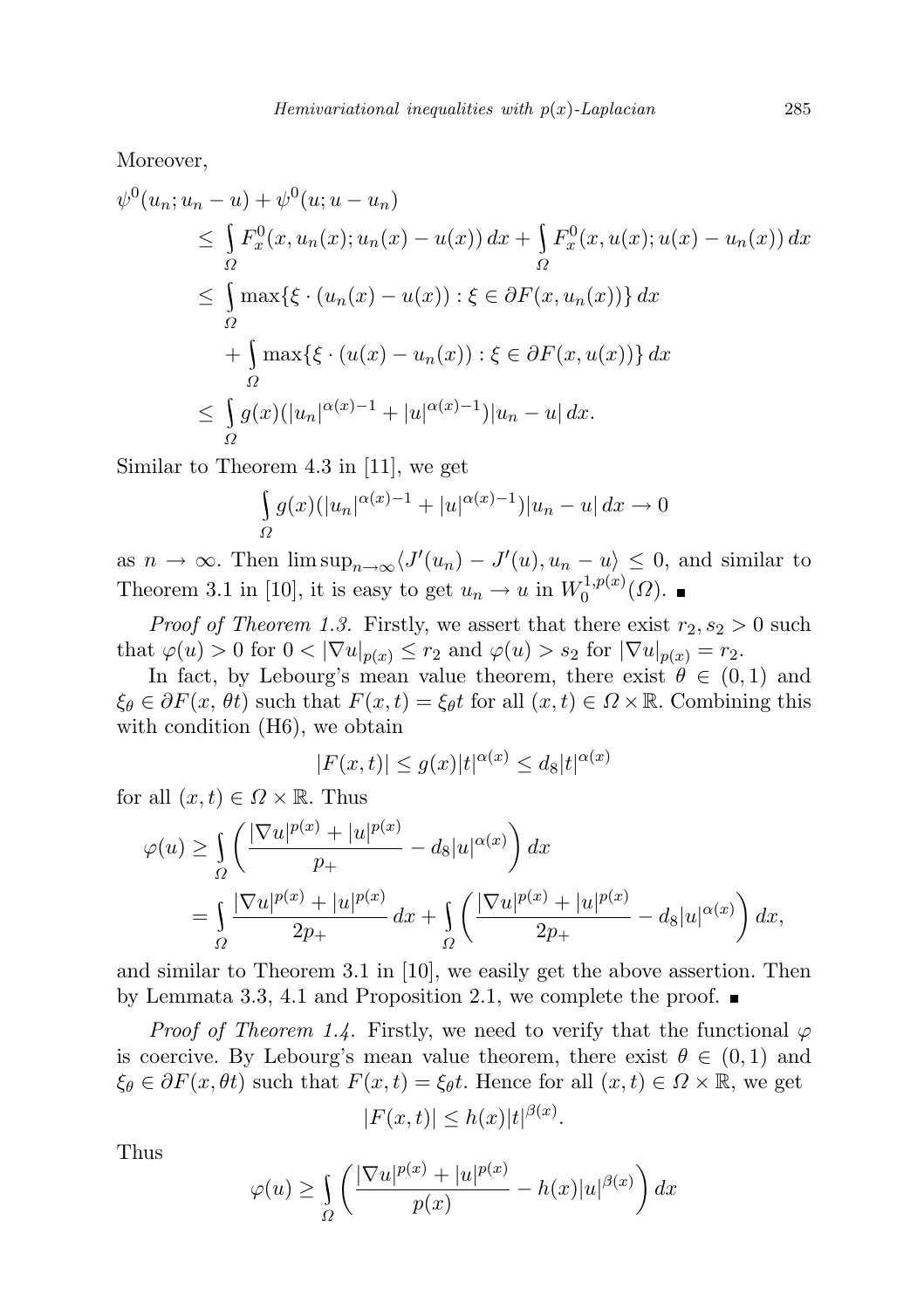for all  $u \in W_0^{1,p(x)}$  $0^{(1,p(x)}(0)$ . As  $\beta(x) \ll p(x)$ , similar to Lemma 4.3 in [11], there exists  $d_9 > 0$  such that

$$
\varphi(u) \ge \int_{\Omega} \frac{|\nabla u|^{p(x)} + |u|^{p(x)}}{2p_+} dx - d_9
$$

for all  $u \in W_0^{1,p(x)}$  $0^{(1,p(x))}$  ( $\Omega$ ). Then similar to the argument for Theorem 1.2, the proof is complete.

5. Some examples. In this section, we give some concrete examples of functionals  $F$  satisfying the assumptions of Theorems 1.1–1.4.

EXAMPLE 5.1. Let  $\Omega \subset \mathbb{R}^N$  be a bounded domain. Define  $F: \overline{\Omega} \times \mathbb{R} \to \mathbb{R}$ by

$$
F(x,t) = \frac{|t|^{\alpha(x)}}{\alpha(x)},
$$

where  $\alpha \in C(\overline{\Omega})$  with  $p_+ < \alpha_-$ . We can check that  $-F_x^0(x,t;-t) = |t|^{\alpha(x)}$ and  $\partial F(x,t) = \{|t|^{\alpha(x)-2}t\}$ . If we let  $\mu = \alpha_{-}$ , it is easy to verify that F satisfies the assumptions in Theorem 1.1.

EXAMPLE 5.2. Let  $\Omega \subset \mathbb{R}^N$  be a bounded domain. Let  $F: \overline{\Omega} \times \mathbb{R} \to \mathbb{R}$ be defined by

$$
F(x,t) = \frac{|t|^{\beta_-}}{\beta_-} + \frac{|t|^{\beta(x)}}{\beta(x)},
$$

where  $\beta \in \mathbf{P}(\Omega)$  with  $1 < \beta \leq \beta(x) \ll p(x)$ . Then we can verify that

$$
\partial F(x,t) = \{|t|^{\beta_- - 2}t + |t|^{\beta(x) - 2}t\}
$$

and F satisfies the assumptions in Theorem 1.2.

EXAMPLE 5.3. Let  $\Omega = \mathbb{R}^N \setminus B(0, 1)$ , where  $B(0, 1)$  is the closed unit ball in  $\mathbb{R}^N$ . Define  $F: \overline{\Omega} \times \mathbb{R} \to \mathbb{R}$  by

$$
F(x,t) = g(x) \frac{|t|^{\alpha(x)}}{\alpha(x)},
$$

where  $\alpha \in \mathbf{P}(\Omega)$  with  $p(x) \ll \alpha(x) \ll p^*(x)$ ,  $g(x) = |x|^{-N}$ . Then it is easy to see that  $g \in L^{\infty}(\Omega) \cap L^{q_1(x)}(\Omega)$  with  $q_1(x) = p^*(x)/(p^*(x) - \alpha(x))$ . Thus we can apply Theorem 1.3. If we choose  $\alpha \in \mathbf{P}(\Omega)$  with  $1 < \alpha \leq \alpha(x) \ll p(x)$ , then  $F$  satisfies the assumptions of Theorem 1.4.

Based on Theorems 1.1–1.4, we can solve a larger class of hemivariational inequalities which have  $p(x)$ -growth conditions. In particular, Theorems 1.1–1.4 are also applicable when the function  $p(x)$  is a constant.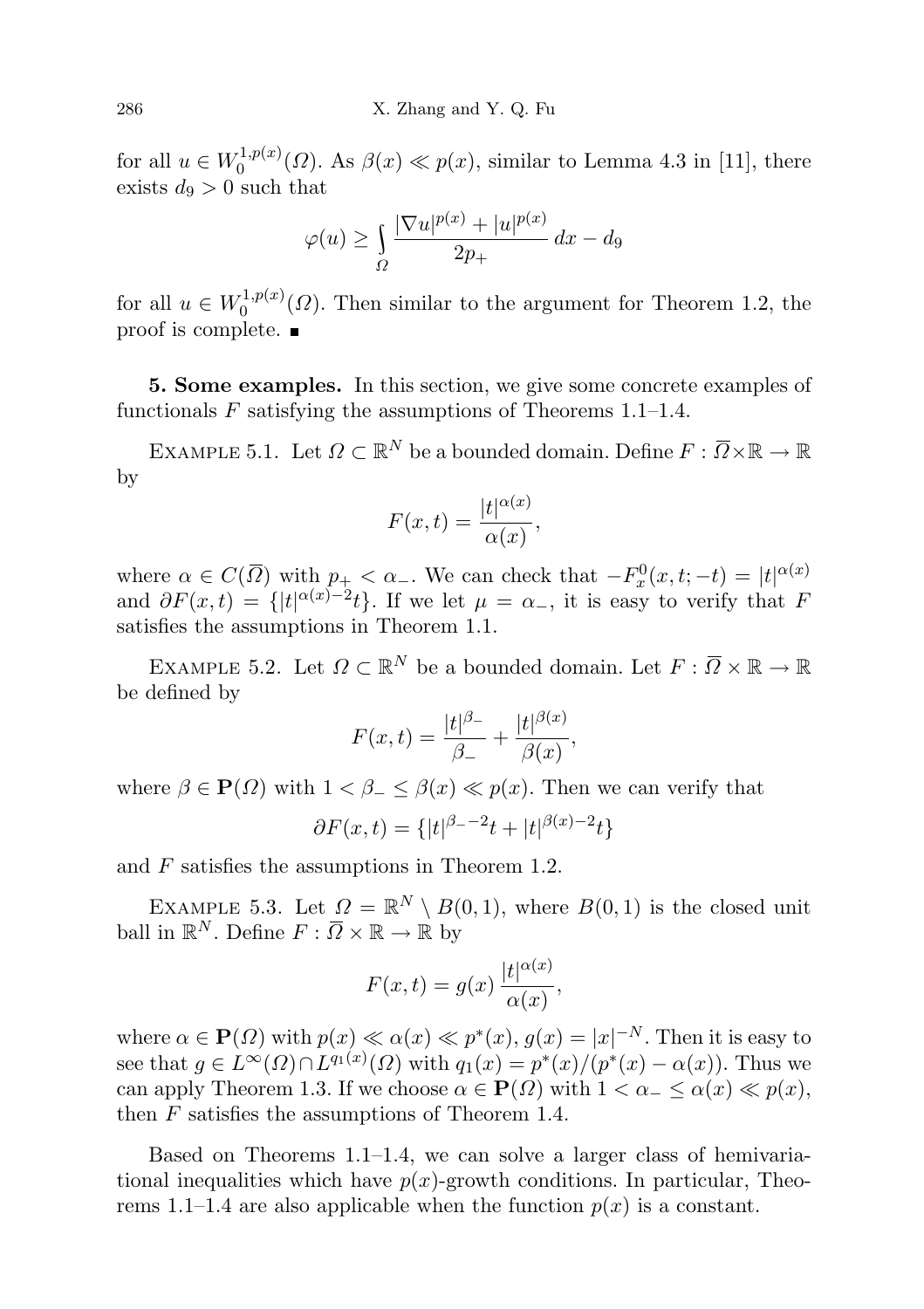REMARK. In particular, if  $F : \overline{\Omega} \times \mathbb{R} \to \mathbb{R}$  is defined by

$$
F(x,t) = \int_{0}^{t} f(x,s) \, ds,
$$

where  $\Omega \subset \mathbb{R}^N$  is a domain and  $f \in C(\overline{\Omega} \times \mathbb{R}, \mathbb{R})$ , then the inequality (1.1) takes the form

$$
\int_{\Omega} (|\nabla u|^{p(x)-2} \nabla u \nabla v + |u|^{p(x)-2} uv) dx + \int_{\Omega} f(x, u)v dx = 0
$$

for all  $v \in W_0^{1,p(x)}$  $U_0^{1,p(x)}(\Omega)$ , i.e.  $u \in W_0^{1,p(x)}$  $\binom{1,p(x)}{0}$  is a weak solution of

$$
\begin{cases}\n-\operatorname{div}(|\nabla w|^{p(x)-2}\nabla w) + |w|^{p(x)-2}w = f(x, w), \\
w \in W_0^{1, p(x)}(\Omega).\n\end{cases}
$$

The existence of solutions for the above equation has been studied recently: we refer to [1, 7, 10, 11, 18].

Acknowledgements. This research was supported by Science Research Foundation in Harbin Institute of Technology (HITC200702) and The Natural Science Foundation of Heilongjiang Province (A2007-04).

## References

- [1] J. Chabrowski and Y. Q. Fu, *Existence of solutions for*  $p(x)$ *-Laplacian problems on* a bounded domain, J. Math. Anal. Appl. 306 (2005), 604–618; Erratum, ibid. 323 (2006), 1483.
- [2] K. Chang, Variational methods for non-differential functionals and their applications to partial differential equations, ibid. 80 (1981), 102–129.
- [3] F. H. Clarke, A new approach to Lagrange multipliers, Math. Oper. Res. 1 (1976), 165–173.
- [4] —, Nonsmooth Analysis and Optimization, Wiley, New York, 1983.
- [5] D. Edmunds, J. Lang and A. Nekvinda, On  $L^{p(x)}$  norms, Proc. Roy. Soc. London Ser. A 455 (1999), 219–225.
- [6] D. Edmunds and J. Rákosník, Sobolev embedding with variable exponent, Studia Math. 143 (2000), 267–293.
- [7] X. L. Fan and X. Y. Han, *Existence and multiplicity of solutions for*  $p(x)$ -Laplacian equations in  $\mathbb{R}^N$ , Nonlinear Anal. 59 (2004), 173-188.
- [8] X. L. Fan, J. S. Shen and D. Zhao, Sobolev embedding theorems for spaces  $W^{k,p(x)}(\Omega)$ , J. Math. Anal. Appl. 262 (2001), 749–760.
- [9] X. L. Fan and Q. H. Zhang, *Existence of solutions for*  $p(x)$ *-Laplacian Dirichlet* problem, Nonlinear Anal. 52 (2003), 1843–1852.
- $[10]$  Y. Q. Fu, *Existence of solutions for p(x)*-*Laplacian problem on an unbounded do*main, Topol. Methods Nonlinear Anal. 30 (2007), 235–249.
- [11] Y. Q. Fu and X. Zhang, A multiplicity result for  $p(x)$ -Laplacian problem in  $\mathbb{R}^N$ , Nonlinear Anal., in press.
- [12] O. Kováčik and J. Rákosník, On spaces  $L^{p(x)}$  and  $W^{k,p(x)}$ , Czechoslovak Math. J. 41 (1991), 592–618.